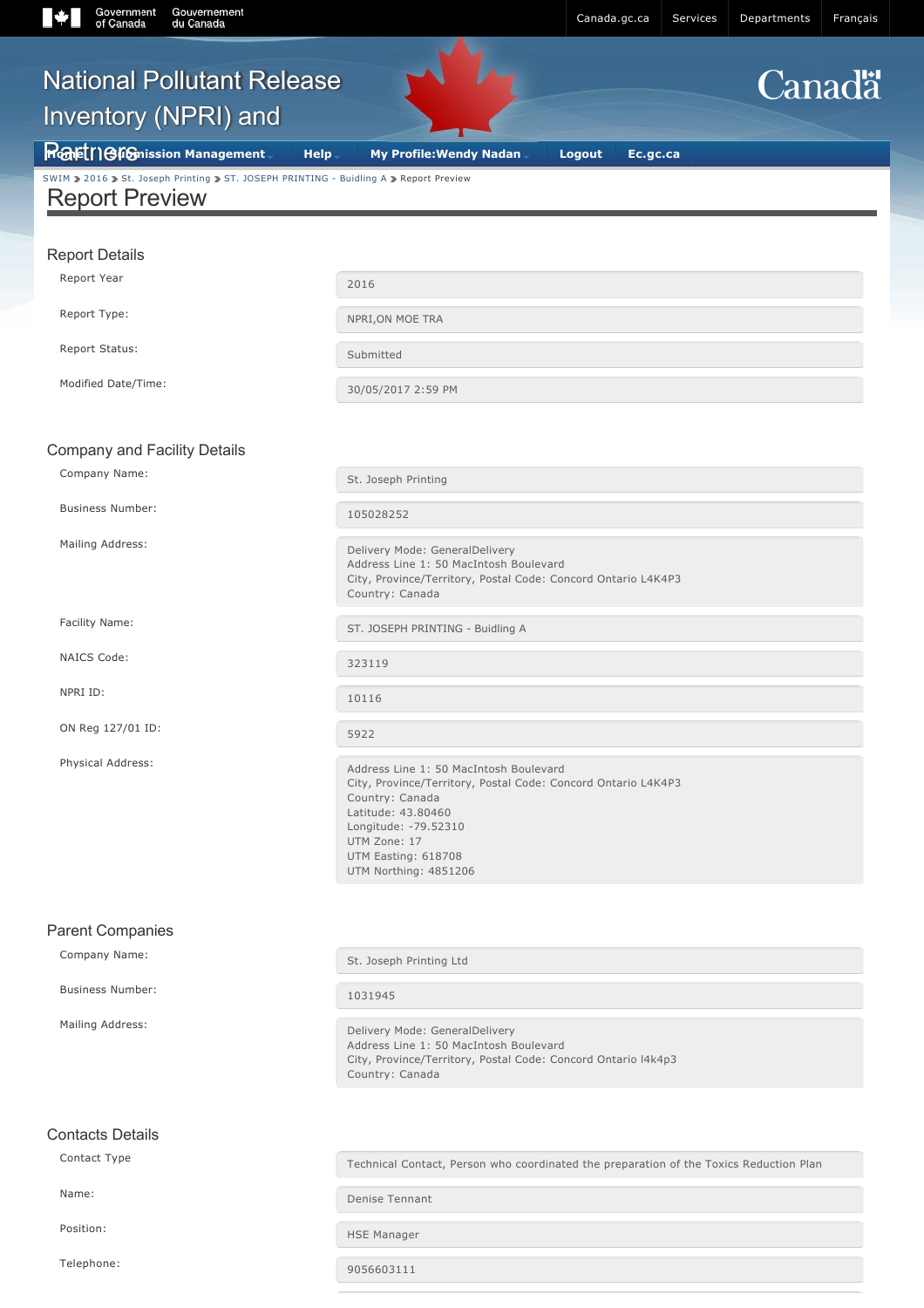Fax: <sup>9056607250</sup> Email: denise.tennant@stjoseph.com Contact Type Contact Type Certifying Official, Highest Ranking Employee, Public Contact Name: Ryan Anderson Position: Vice President Telephone: 9056603111 Email: Email: ryan.anderson@stjoseph.com Contact Type Contact Type Contractor Contact, Person who prepared the report Name: Wendy Nadan Position: Principal Principal Principal Principal Principal Principal Principal Principal Principal Principal Principal Principal Principal Principal Principal Principal Principal Principal Principal Principal Principal Pr Telephone: 5199404724 Email: wendy@nadanconsulting.com Independent contractor/consultant company name: Nadan Consulting Ltd

#### General Information

| Number of employees:                                                                               | 390                                  |
|----------------------------------------------------------------------------------------------------|--------------------------------------|
| Activities for Which the 20,000-Hour Employee<br>Threshold Does Not Apply:                         | None of the above                    |
| Activities Relevant to Reporting Dioxins,<br>Furans and Hexacholorobenzene:                        | None of the above                    |
| Activities Relevant to Reporting of Polycyclic<br>Aromatic Hydrocarbons (PAHs):                    | Wood preservation using creosote: No |
| Is this the first time the facility is reporting to<br>the NPRI (under current or past ownership): | No                                   |
| Is the facility controlled by another Canadian<br>company or companies:                            | <b>No</b>                            |
| Did the facility report under other<br>environmental regulations or permits:                       | <b>No</b>                            |
| Is the facility required to report one or more<br>NPRI Part 4 substances (Criteria Air             | Yes                                  |
| Contaminants):                                                                                     |                                      |
| Was the facility shut down for more than one<br>week during the year:                              | <b>No</b>                            |
| Operating Schedule - Days of the Week:                                                             | Mon, Tue, Wed, Thu, Fri              |
| Usual Number of Operating Hours per day:                                                           | 24                                   |
| Usual Daily Start Time (24h) (hh:mm):                                                              | 07:00                                |

#### Substance List

| <b>CAS RN</b> | <b>Substance Name</b>             | <b>Releases</b> | <b>Releases (Speciated VOCs)</b> | <b>Disposals</b> | Recycling | Unit   |
|---------------|-----------------------------------|-----------------|----------------------------------|------------------|-----------|--------|
| NA - M16      | Volatile Organic Compounds (VOCs) | 16,6060         | 12.3600                          | N/A              | N/A       | tonnes |

# Applicable Programs

| <b>CAS RN</b> | <b>Substance Name</b>             | <b>NPRI</b> | <b>ON MOE TRA</b> | <b>ON MOE Reg 127/01</b> | First report for<br>this substance to<br>the ON MOE TRA |
|---------------|-----------------------------------|-------------|-------------------|--------------------------|---------------------------------------------------------|
| NA - M16      | Volatile Organic Compounds (VOCs) | Yes         | Yes               |                          | <b>No</b>                                               |

### General Information about the Substance Releases and Transfers of the Substance

| <b>CAS RN</b> | <b>Substance Name</b>                | Was the substance<br>released on-site | The substance will be reported as the sum of<br>releases to all media (total of 1 tonne or less) | 1 tonne or more of a Part 5 Substance<br>(Speciated VOC) was released to air |
|---------------|--------------------------------------|---------------------------------------|--------------------------------------------------------------------------------------------------|------------------------------------------------------------------------------|
| NA - M16      | Volatile Organic<br>Compounds (VOCs) |                                       | l No                                                                                             | Yes                                                                          |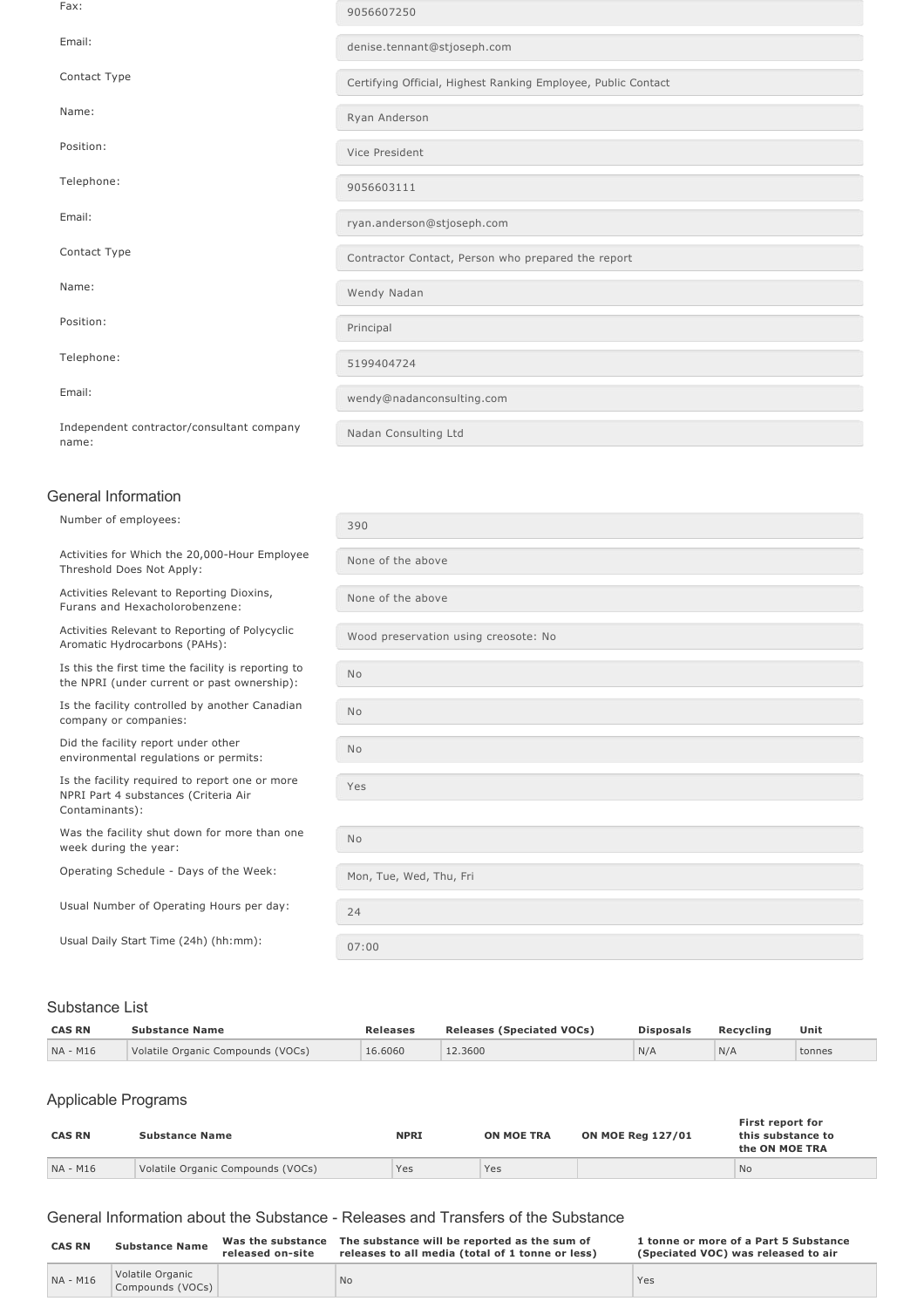# General Information about the Substance - Disposals and Off-site Transfers for Recycling

| <b>CAS RN</b> | Substance<br>Name                       | site), or transferred for treatment prior to<br>final disposal | Was the substance disposed of (on-site or off- Is the facility required to report on disposals of Was the substance<br>tailings and waste rock for the selected<br>reporting period | transferred off-site for<br>recvcling |
|---------------|-----------------------------------------|----------------------------------------------------------------|-------------------------------------------------------------------------------------------------------------------------------------------------------------------------------------|---------------------------------------|
| NA - M16      | Volatile Organic<br>Compounds<br>(VOCs) |                                                                |                                                                                                                                                                                     |                                       |

# General Information about the Substance - Nature of Activities

| <b>CAS RN</b> | <b>Substance Name</b>             | <b>Manufacture the Substance</b> | <b>Process the Substance</b> | <b>Otherwise Use of the Substance</b> |
|---------------|-----------------------------------|----------------------------------|------------------------------|---------------------------------------|
| NA - M16      | Volatile Organic Compounds (VOCs) |                                  |                              |                                       |

# TRA Quantifications

| <b>CAS RN</b> | <b>Substance Name</b>             | Use, Creation, Contained in Product | <b>Ouantity</b> | Use ranges for public reporting |
|---------------|-----------------------------------|-------------------------------------|-----------------|---------------------------------|
| NA - M16      | Volatile Organic Compounds (VOCs) | Use                                 | 280,319 tonnes  | Yes                             |
| NA - M16      | Volatile Organic Compounds (VOCs) | Creation                            | 0 tonnes        | Yes                             |
| NA - M16      | Volatile Organic Compounds (VOCs) | Contained in Product                |                 |                                 |

# TRA Quantifications - VOC Breakdown List

| <b>CAS RN</b>  | <b>Substance Name</b>            | Use, Creation, Contained in Product | Quantity       |
|----------------|----------------------------------|-------------------------------------|----------------|
| $111 - 76 - 2$ | 2-Butoxyethanol                  | Use                                 | 2.924 tonnes   |
| $111 - 76 - 2$ | 2-Butoxyethanol                  | Creation                            | 0 tonnes       |
| 64742-95-6     | Light aromatic solvent naphtha   | Use                                 | 7.524 tonnes   |
| 64742-95-6     | Light aromatic solvent naphtha   | Creation                            | 0 tonnes       |
| 64742-88-7     | Solvent naphtha medium aliphatic | Use                                 | $1.708$ tonnes |
| 64742-88-7     | Solvent naphtha medium aliphatic | Creation                            | 0 tonnes       |
| 8052-41-3      | Stoddard solvent                 | Use                                 | 9.405 tonnes   |
| 8052-41-3      | Stoddard solvent                 | Creation                            | 0 tonnes       |

# TRA Quantifications - Total Speciated VOCs

#### **Use, Creation, Contained in Product Quantity**

| Use      | 21.561 tonnes |
|----------|---------------|
| Creation | 0 tonnes      |

#### TRA Quantifications - Others

| <b>CAS RN</b> |                                         | <b>Change in Method</b><br>Substance Name of Quantification " | Reasons<br>for<br>Change | Description of how the change impact<br>tracking and quantification of the<br>substance | Description of how an<br>incident(s) affected<br>quantifications | Significant<br><b>Process</b><br>Change |
|---------------|-----------------------------------------|---------------------------------------------------------------|--------------------------|-----------------------------------------------------------------------------------------|------------------------------------------------------------------|-----------------------------------------|
| NA - M16      | Volatile Organic<br>Compounds<br>(VOCs) |                                                               |                          |                                                                                         |                                                                  | N <sub>o</sub>                          |

# On-site Releases - Releases to air

| <b>CAS RN</b> | <b>Substance Name</b>             | Category                       | <b>Basis of Estimate</b>        | <b>Detail Code</b> | Ouantity      |
|---------------|-----------------------------------|--------------------------------|---------------------------------|--------------------|---------------|
| NA - M16      | Volatile Organic Compounds (VOCs) | Stack or Point Releases        | E2 - Published Emission Factors |                    | 2.054 tonnes  |
| NA - M16      | Volatile Organic Compounds (VOCs) | <b>Fugitive Releases</b>       | E2 - Published Emission Factors |                    | 14.552 tonnes |
| NA - M16      | Volatile Organic Compounds (VOCs) | Other Sources - Speciated VOCs | NA - Not Applicable             |                    | 16,606 tonnes |

# On-site Releases - Releases to air - Total

| <b>CAS RN</b> | <b>Substance Name</b>             | <b>Total - Releases to Air</b> |  |
|---------------|-----------------------------------|--------------------------------|--|
| NA - M16      | Volatile Organic Compounds (VOCs) | 16,606 tonnes                  |  |

## On-site Releases - Releases to air - VOC Breakdown List

| Category                       | <b>CAS RN</b>   | <b>Substance Name</b>            | Quantity     |
|--------------------------------|-----------------|----------------------------------|--------------|
| Other Sources - Speciated VOCs | $111 - 76 - 2$  | 2-Butoxyethanol                  | 2.924 tonnes |
| Other Sources - Speciated VOCs | 64742-95-6      | Light aromatic solvent naphtha   | 3.762 tonnes |
| Other Sources - Speciated VOCs | 64742-88-7      | Solvent naphtha medium aliphatic | 0.971 tonnes |
| Other Sources - Speciated VOCs | $8052 - 41 - 3$ | Stoddard solvent                 | 4.703 tonnes |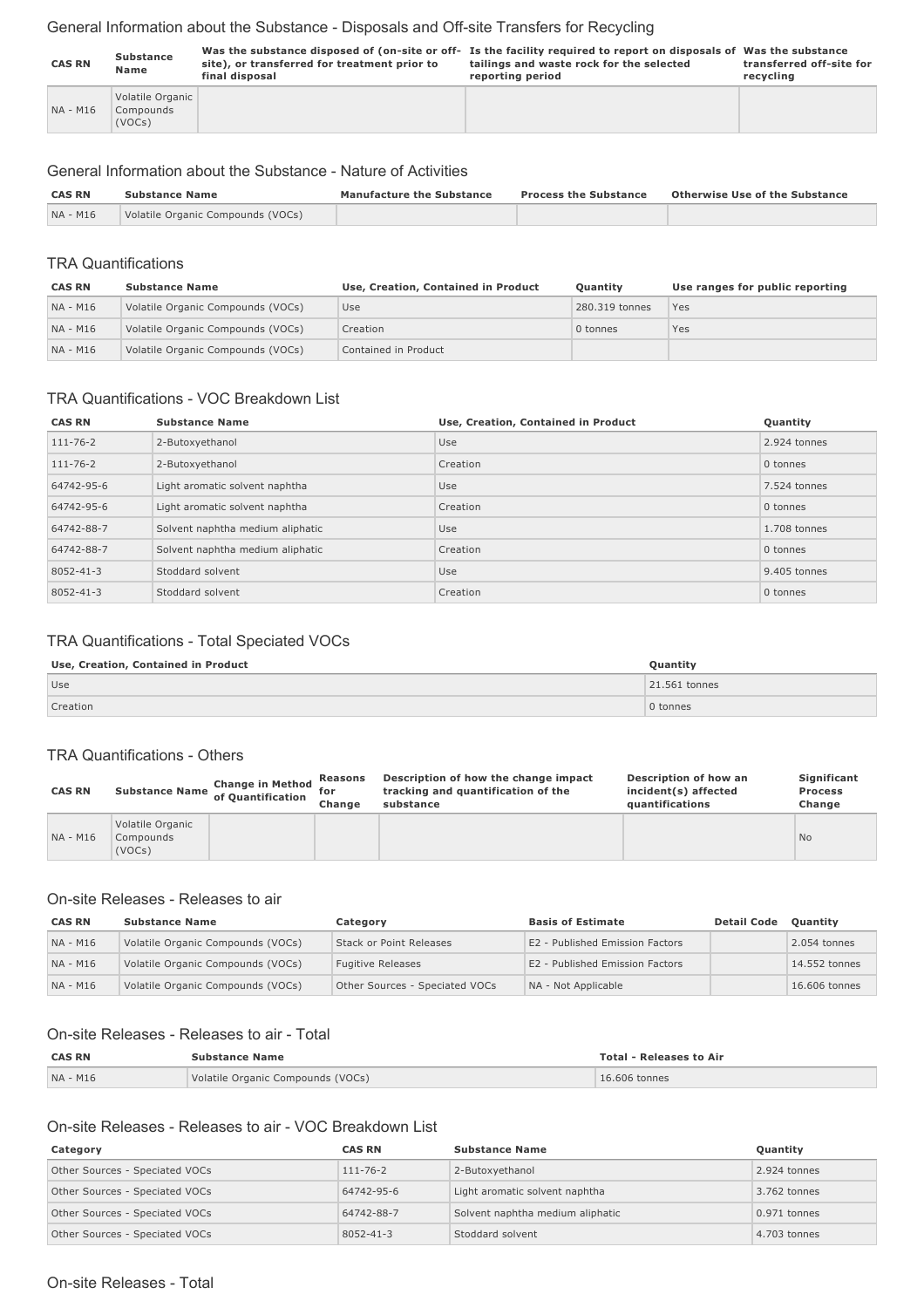### On-site Releases - Monthly Breakdown of Annual Releases

| <b>CAS RN</b> | Substance<br><b>Name</b>                   | Jan  | Feb  | Mar  | Apr  | May  | June | July | Aug  | Sept | Oct  | Nov  | Dec  |
|---------------|--------------------------------------------|------|------|------|------|------|------|------|------|------|------|------|------|
| NA - M16      | Volatile<br>Organic<br>Compounds<br>(VOCs) | 8.33 | 8.33 | 8.34 | 8.33 | 8.33 | 8.34 | 8.33 | 8.33 | 8.34 | 8.33 | 8.33 | 8.34 |

#### On-site Releases - Reasons for Changes in Quantities Released from Previous Year

| <b>CAS RN</b> | <b>Substance Name</b>             | Reasons for Changes in Quantities from Previous Year | Comments               |  |
|---------------|-----------------------------------|------------------------------------------------------|------------------------|--|
| NA - M16      | Volatile Organic Compounds (VOCs) | Changes in production levels                         | Material Reformulation |  |

#### Comparison Report - Enters, Creation, Contained in Product

| <b>CAS RN</b>  | <b>Substance Name</b>               | Is<br><b>Breakdown</b> | Category                     | Quantity        | <b>Last Reported</b><br><b>Ouantity</b> | <b>Reporting Period of Last</b><br><b>Reported Quantity</b> | Change         | % Change |
|----------------|-------------------------------------|------------------------|------------------------------|-----------------|-----------------------------------------|-------------------------------------------------------------|----------------|----------|
| $111 - 76 - 2$ | 2-Butoxyethanol                     | Yes                    | Enters the facility<br>(Use) | 2.924<br>tonnes | 3.071 tonnes                            | 2015                                                        | $-0.147$       | $-4.79$  |
| $111 - 76 - 2$ | 2-Butoxyethanol                     | Yes                    | Creation                     | 0 tonnes        | 0 tonnes                                | 2015                                                        | $\overline{0}$ |          |
| 64742-88-      | Solvent naphtha medium<br>aliphatic | Yes                    | Enters the facility<br>(Use) | 1.708<br>tonnes | 2.332 tonnes                            | 2015                                                        | $-0.624$       | $-26.76$ |
| 64742-88-      | Solvent naphtha medium<br>aliphatic | Yes                    | Creation                     | 0 tonnes        | 0 tonnes                                | 2015                                                        | $\mathbf 0$    |          |
| 8052-41-3      | Stoddard solvent                    | Yes                    | Enters the facility<br>(Use) | 9.405<br>tonnes | 5.587 tonnes                            | 2015                                                        | 3.818          | 68.34    |
| 8052-41-3      | Stoddard solvent                    | Yes                    | Creation                     | 0 tonnes        | 0 tonnes                                | 2015                                                        | $\mathbf 0$    |          |

## Comparison Report - Enters, Creation, Contained in Product : Reason(s) for Change

| <b>CAS RN</b> | <b>Substance Name</b>             | <b>Reason(s) for Change</b>                    | <b>Other Reason</b> |
|---------------|-----------------------------------|------------------------------------------------|---------------------|
| NA - M16      | Volatile Organic Compounds (VOCs) | No reasons - quantities approximately the same |                     |

#### Comparison Report - On-site Releases

| <b>CAS RN</b>  | <b>Substance Name</b>               | Is<br><b>Breakdown</b> | Category                        | Quantity        | <b>Last Reported</b><br>Quantity | <b>Reporting Period of Last</b><br><b>Reported Quantity</b> | Change   | % Change |
|----------------|-------------------------------------|------------------------|---------------------------------|-----------------|----------------------------------|-------------------------------------------------------------|----------|----------|
| $111 - 76 - 2$ | 2-Butoxyethanol                     | Yes                    | <b>Total Releases</b><br>to Air | 2.924<br>tonnes | 3.071 tonnes                     | 2015                                                        | $-0.147$ | $-4.79$  |
| 64742-88-      | Solvent naphtha medium<br>aliphatic | Yes                    | <b>Total Releases</b><br>to Air | 0.971<br>tonnes | $1.399$ tonnes                   | 2015                                                        | $-0.428$ | $-30.59$ |
| 8052-41-3      | Stoddard solvent                    | Yes                    | <b>Total Releases</b><br>to Air | 4.703<br>tonnes | 2.793 tonnes                     | 2015                                                        | 1.910    | 68.39    |

# Comparison Report - On-site Releases - Reason(s) for Change

| <b>CAS RN</b><br><b>Substance Name</b> |                                   | Reason(s) for Change          | <b>Other Reason</b> |
|----------------------------------------|-----------------------------------|-------------------------------|---------------------|
| NA - M16                               | Volatile Organic Compounds (VOCs) | Increase in production levels |                     |

#### Pollution Prevention

Does the facility have a documented pollution prevention plan?

b) Did the facility update their plan in the current reporting year?

Please summarize your pollution prevention plan and/or your pollution prevention activities (this information will be publicly available)

Did the facility complete any pollution prevention activities in the current NPRI reporting year

Yes

a) Please check all that apply **Plan was prepared or implemented for another government jurisdiction (i.e. other Federal** government department, province, municipality). Specify name in comments field below.

No

ontario toxics reduction plan

 $N<sub>0</sub>$ 

# Progress on TRA Plan - Objectives

| <b>CAS RN</b>  | <b>Substance Name</b>            | Objectives |
|----------------|----------------------------------|------------|
| $111 - 76 - 2$ | 2-Butoxyethanol                  | none       |
| 64742-88-7     | Solvent naphtha medium aliphatic | none       |
| 8052-41-3      | Stoddard solvent                 | none       |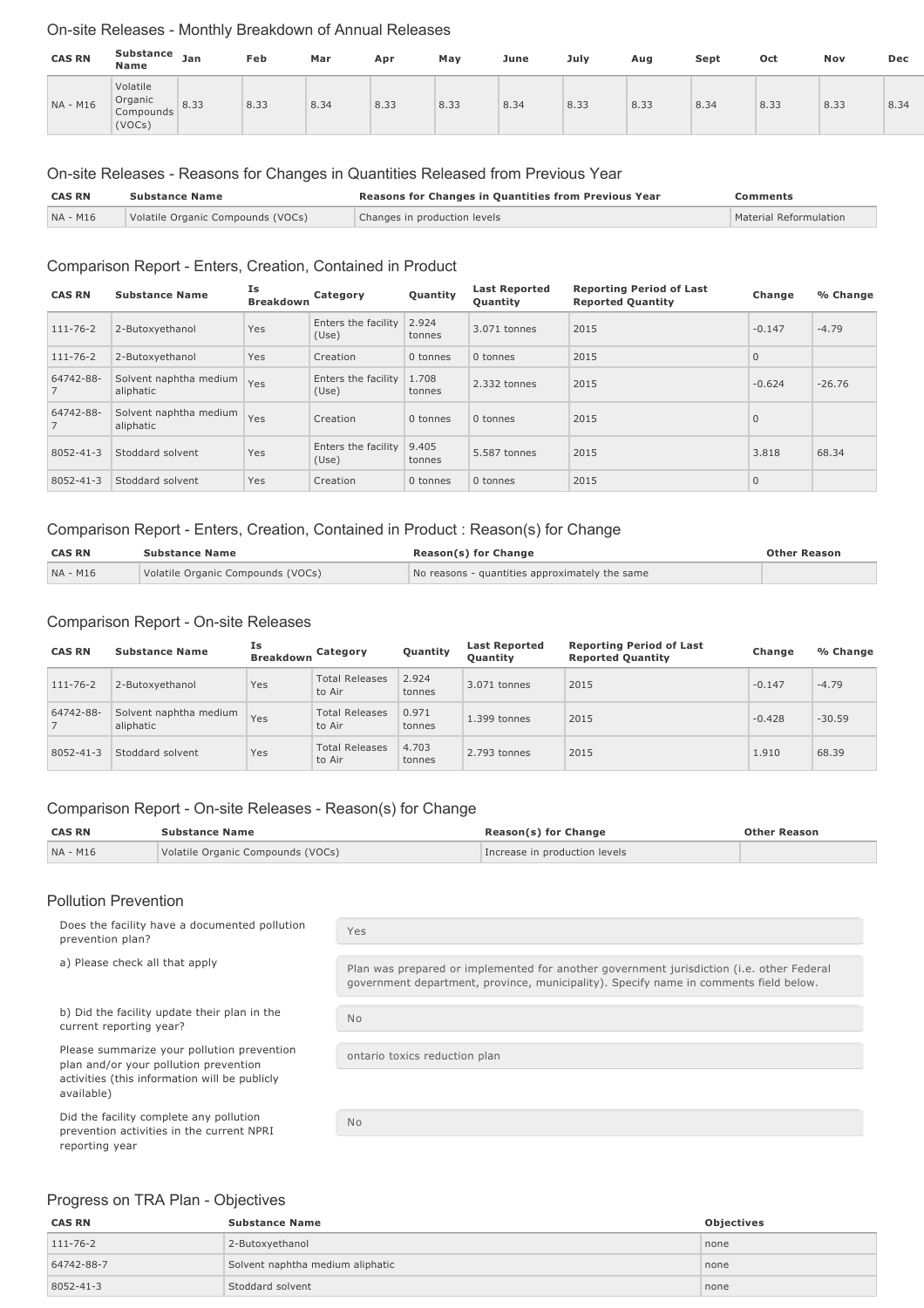# Progress on TRA Plan - Use Targets

| <b>CAS RN</b>  | <b>Substance Name</b>            | <b>Ouantity</b>    | Years              | <b>Description of Target</b> |
|----------------|----------------------------------|--------------------|--------------------|------------------------------|
| $111 - 76 - 2$ | 2-Butoxyethanol                  | No quantity target | No timeline target |                              |
| 64742-88-7     | Solvent naphtha medium aliphatic | No quantity target | No timeline target |                              |
| 8052-41-3      | Stoddard solvent                 | No quantity target | No timeline target |                              |

# Progress on TRA Plan - Creation Targets

| <b>CAS RN</b>  | <b>Substance Name</b>            | Quantity           | Years              | <b>Description of Target</b> |
|----------------|----------------------------------|--------------------|--------------------|------------------------------|
| $111 - 76 - 2$ | 2-Butoxyethanol                  | No quantity target | No timeline target |                              |
| 64742-88-7     | Solvent naphtha medium aliphatic | No quantity target | No timeline target |                              |
| 8052-41-3      | Stoddard solvent                 | No quantity target | No timeline target |                              |

# Progress on TRA Plan - Additional Actions

| <b>CAS RN</b>  | <b>Substance</b><br>Name                  | Were there any additional actions outside the plan Describe any additional actions that<br>taken during the reporting period to reduce the use were taken during the reporting period<br>and/or creation of the substance? | to achieve the plan's objectives | Provide a public summary<br>of the description of the<br>additional action taken |
|----------------|-------------------------------------------|----------------------------------------------------------------------------------------------------------------------------------------------------------------------------------------------------------------------------|----------------------------------|----------------------------------------------------------------------------------|
| $111 - 76 - 2$ | $2 -$<br>Butoxvethanol                    | N <sub>o</sub>                                                                                                                                                                                                             |                                  |                                                                                  |
| 64742-88-      | Solvent<br>naphtha<br>medium<br>aliphatic | <b>No</b>                                                                                                                                                                                                                  |                                  |                                                                                  |
| 8052-41-3      | Stoddard<br>solvent                       | <b>No</b>                                                                                                                                                                                                                  |                                  |                                                                                  |

# Progress on TRA Plan - Reductions due to additional actions taken

| <b>CAS RN</b>               | <b>Substance Name</b>               | Reductions due to additional actions taken                                                                                                                                                        | Quantity |
|-----------------------------|-------------------------------------|---------------------------------------------------------------------------------------------------------------------------------------------------------------------------------------------------|----------|
| $111 - 76 - 2$              | 2-Butoxyethanol                     | The amount of reduction in use of the substance at the facility during the reporting period that resulted due to the<br>additional actions.                                                       |          |
| $111 - 76 - 2$              | 2-Butoxyethanol                     | The amount of reduction in creation of the substance at the facility during the reporting period that resulted due to<br>the additional actions.                                                  |          |
| $111 - 76 - 2$              | 2-Butoxyethanol                     | The amount of reduction in the substance <b>contained in product</b> at the facility during the reporting period that<br>resulted due to the additional actions.                                  |          |
| $111 - 76 - 2$              | 2-Butoxyethanol                     | The amount of reduction in release to air of the substance at the facility during the reporting period that resulted<br>due to the additional actions.                                            |          |
| $111 - 76 - 2$              | 2-Butoxyethanol                     | The amount of reduction in release to water of the substance at the facility during the reporting period that resulted<br>due to the additional actions.                                          |          |
| $111 - 76 - 2$              | 2-Butoxyethanol                     | The amount of reduction in release to land of the substance at the facility during the reporting period that resulted<br>due to additional actions.                                               |          |
| $111 - 76 - 2$              | 2-Butoxyethanol                     | The amount of reduction in the substance <b>disposed on-site</b> (including tailings and waste rocks) at the facility during<br>the reporting period that resulted due to the additional actions. |          |
| $111 - 76 - 2$              | 2-Butoxyethanol                     | The amount of reduction in the substance disposed off-site (including tailings and waste rocks) at the facility during<br>the reporting period that resulted due to the additional actions.       |          |
| $111 - 76 - 2$              | 2-Butoxyethanol                     | The amount of reduction in the substance recycled off-site at the facility during the reporting period that resulted<br>due to the additional actions.                                            |          |
| 64742-88-<br>7              | Solvent naphtha<br>medium aliphatic | The amount of reduction in use of the substance at the facility during the reporting period that resulted due to the<br>additional actions.                                                       |          |
| 64742-88-<br>$\overline{7}$ | Solvent naphtha<br>medium aliphatic | The amount of reduction in creation of the substance at the facility during the reporting period that resulted due to<br>the additional actions.                                                  |          |
| 64742-88-<br>$\overline{7}$ | Solvent naphtha<br>medium aliphatic | The amount of reduction in the substance contained in product at the facility during the reporting period that<br>resulted due to the additional actions.                                         |          |
| 64742-88-<br>7              | Solvent naphtha<br>medium aliphatic | The amount of reduction in <b>release to air</b> of the substance at the facility during the reporting period that resulted<br>due to the additional actions.                                     |          |
| 64742-88-<br>$\overline{7}$ | Solvent naphtha<br>medium aliphatic | The amount of reduction in release to water of the substance at the facility during the reporting period that resulted<br>due to the additional actions.                                          |          |
| 64742-88-<br>7              | Solvent naphtha<br>medium aliphatic | The amount of reduction in <b>release to land</b> of the substance at the facility during the reporting period that resulted<br>due to additional actions.                                        |          |
| 64742-88-<br>7              | Solvent naphtha<br>medium aliphatic | The amount of reduction in the substance <b>disposed on-site</b> (including tailings and waste rocks) at the facility during<br>the reporting period that resulted due to the additional actions. |          |
| 64742-88-<br>$\overline{7}$ | Solvent naphtha<br>medium aliphatic | The amount of reduction in the substance disposed off-site (including tailings and waste rocks) at the facility during<br>the reporting period that resulted due to the additional actions.       |          |
| 64742-88-<br>7              | Solvent naphtha<br>medium aliphatic | The amount of reduction in the substance recycled off-site at the facility during the reporting period that resulted<br>due to the additional actions.                                            |          |
| 8052-41-3                   | Stoddard solvent                    | The amount of reduction in use of the substance at the facility during the reporting period that resulted due to the<br>additional actions.                                                       |          |
| 8052-41-3                   | Stoddard solvent                    | The amount of reduction in creation of the substance at the facility during the reporting period that resulted due to<br>the additional actions.                                                  |          |
| 8052-41-3                   | Stoddard solvent                    | The amount of reduction in the substance <b>contained in product</b> at the facility during the reporting period that<br>resulted due to the additional actions.                                  |          |
| 8052-41-3                   | Stoddard solvent                    | The amount of reduction in release to air of the substance at the facility during the reporting period that resulted<br>due to the additional actions.                                            |          |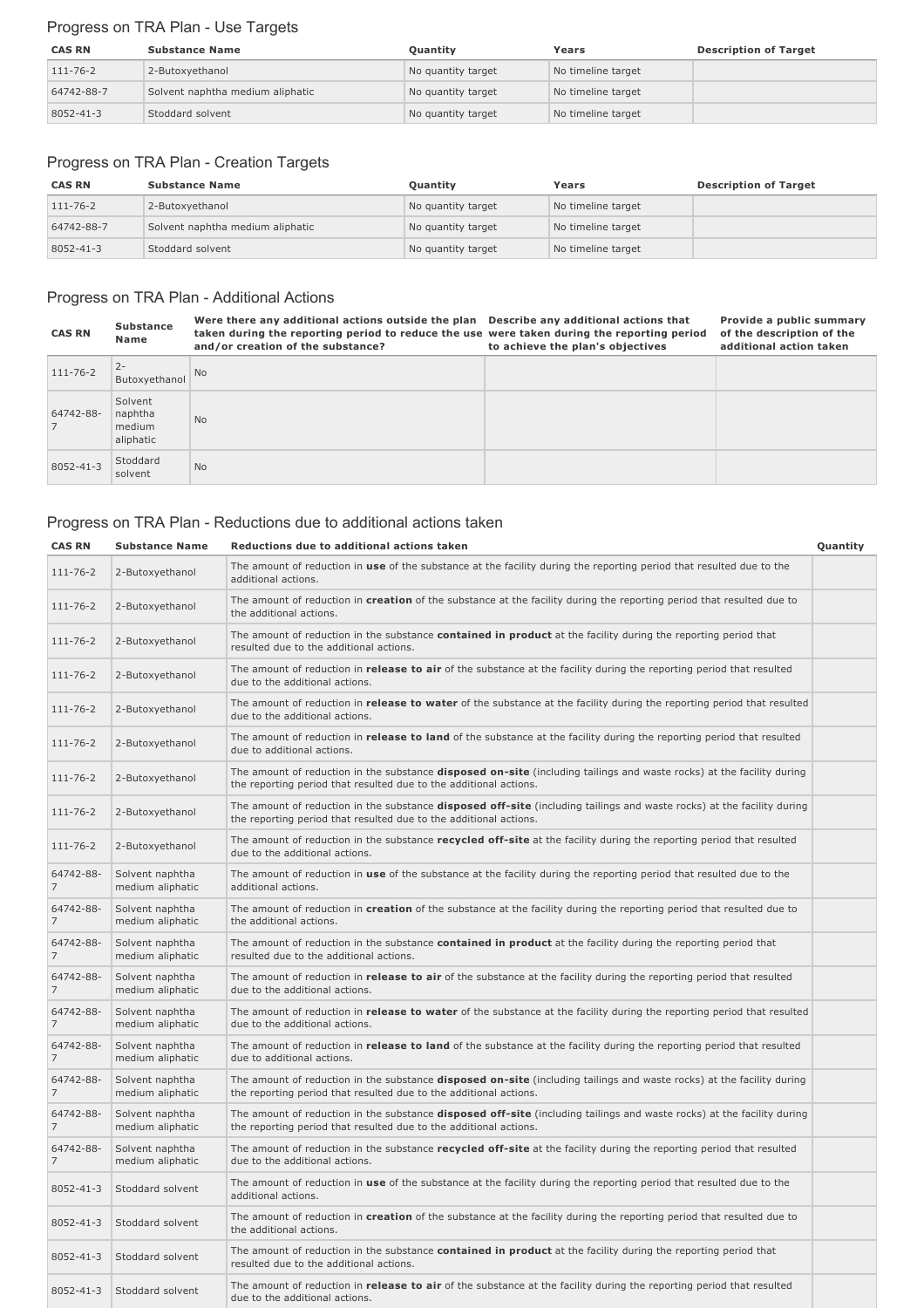| <b>CAS RN</b> | <b>Substance Name</b> | Reductions due to additional actions taken                                                                                                                                                         | Quantity |
|---------------|-----------------------|----------------------------------------------------------------------------------------------------------------------------------------------------------------------------------------------------|----------|
| 8052-41-3     | Stoddard solvent      | The amount of reduction in <b>release to water</b> of the substance at the facility during the reporting period that resulted<br>due to the additional actions.                                    |          |
| 8052-41-3     | Stoddard solvent      | The amount of reduction in <b>release to land</b> of the substance at the facility during the reporting period that resulted<br>due to additional actions.                                         |          |
| 8052-41-3     | Stoddard solvent      | The amount of reduction in the substance <b>disposed on-site</b> (including tailings and waste rocks) at the facility during<br>the reporting period that resulted due to the additional actions.  |          |
| 8052-41-3     | Stoddard solvent      | The amount of reduction in the substance <b>disposed off-site</b> (including tailings and waste rocks) at the facility during<br>the reporting period that resulted due to the additional actions. |          |
| 8052-41-3     | Stoddard solvent      | The amount of reduction in the substance recycled off-site at the facility during the reporting period that resulted<br>due to the additional actions.                                             |          |

## Progress on TRA Plan - Amendments

| <b>CAS RN</b>  | <b>Substance</b><br>Name                  | Were any amendments made to<br>the toxic substance reduction<br>plan during the reporting period | Description any amendments that<br>were made to the toxic substance<br>reduction plan during the reporting<br>period | Provide a public summary of the description of<br>any amendments that were made to the toxic<br>substance reduction plan during the reporting<br>period |
|----------------|-------------------------------------------|--------------------------------------------------------------------------------------------------|----------------------------------------------------------------------------------------------------------------------|---------------------------------------------------------------------------------------------------------------------------------------------------------|
| $111 - 76 - 2$ | $2 -$<br>Butoxyethanol                    | <b>No</b>                                                                                        |                                                                                                                      |                                                                                                                                                         |
| 64742-88-      | Solvent<br>naphtha<br>medium<br>aliphatic | <b>No</b>                                                                                        |                                                                                                                      |                                                                                                                                                         |
| 8052-41-3      | Stoddard<br>solvent                       | <b>No</b>                                                                                        |                                                                                                                      |                                                                                                                                                         |

# Report Submission and Electronic Certification

# NPRI - Electronic Statement of Certification

Specify the language of correspondence English Comments (optional)

I hereby certify that I have exercised due diligence to ensure that the submitted information is true and complete. The amounts and values for the facility(ies) identified below are accurate, based on reasonable estimates using available data. The data for the facility(ies) that I represent are hereby submitted to the programs identified below using the Single Window Reporting Application.

I also acknowledge that the data will be made public.

Note: Only the person identified as the Certifying Official or the authorized delegate should submit the report(s) identified below.

| Company Name                                 |
|----------------------------------------------|
| St. Joseph Printing                          |
| Certifying Official (or authorized delegate) |
| Ryan Anderson                                |
| Report Submitted by                          |

Denise Tennant

I, the Certifying Official or authorized delegate, agree with the statements above and acknowledge that by pressing the "Submit Report(s)" button, I am electronically certifying and submitting the facility report(s) for the identified company to its affiliated programs.

## ON MOE TRA - Electronic Certification Statement

#### Annual Report Certification Statement

As of 30/05/2017, I, Ryan Anderson, certify that I have read the reports on the toxic substance reduction plans for the toxic substances referred to below and am familiar with their contents, and to my knowledge the information contained in the reports is factually accurate and the reports comply with the Toxics Reduction Act, 2009 and Ontario Regulation 455/09 (General) made under that Act.

#### TRA Substance List

| CAS RN              | Substance Name                    |  |  |  |  |
|---------------------|-----------------------------------|--|--|--|--|
| $111 - 76 - 2$      | 2-Butoxyethanol                   |  |  |  |  |
| 64742-95-6          | Light aromatic solvent naphtha    |  |  |  |  |
| 64742-88-7          | Solvent naphtha medium aliphatic  |  |  |  |  |
| $8052 - 41 - 3$     | Stoddard solvent                  |  |  |  |  |
| <b>NA - M16</b>     | Volatile Organic Compounds (VOCs) |  |  |  |  |
| Company Name        |                                   |  |  |  |  |
| St. Joseph Printing |                                   |  |  |  |  |

Highest Ranking Employee

Ryan Anderson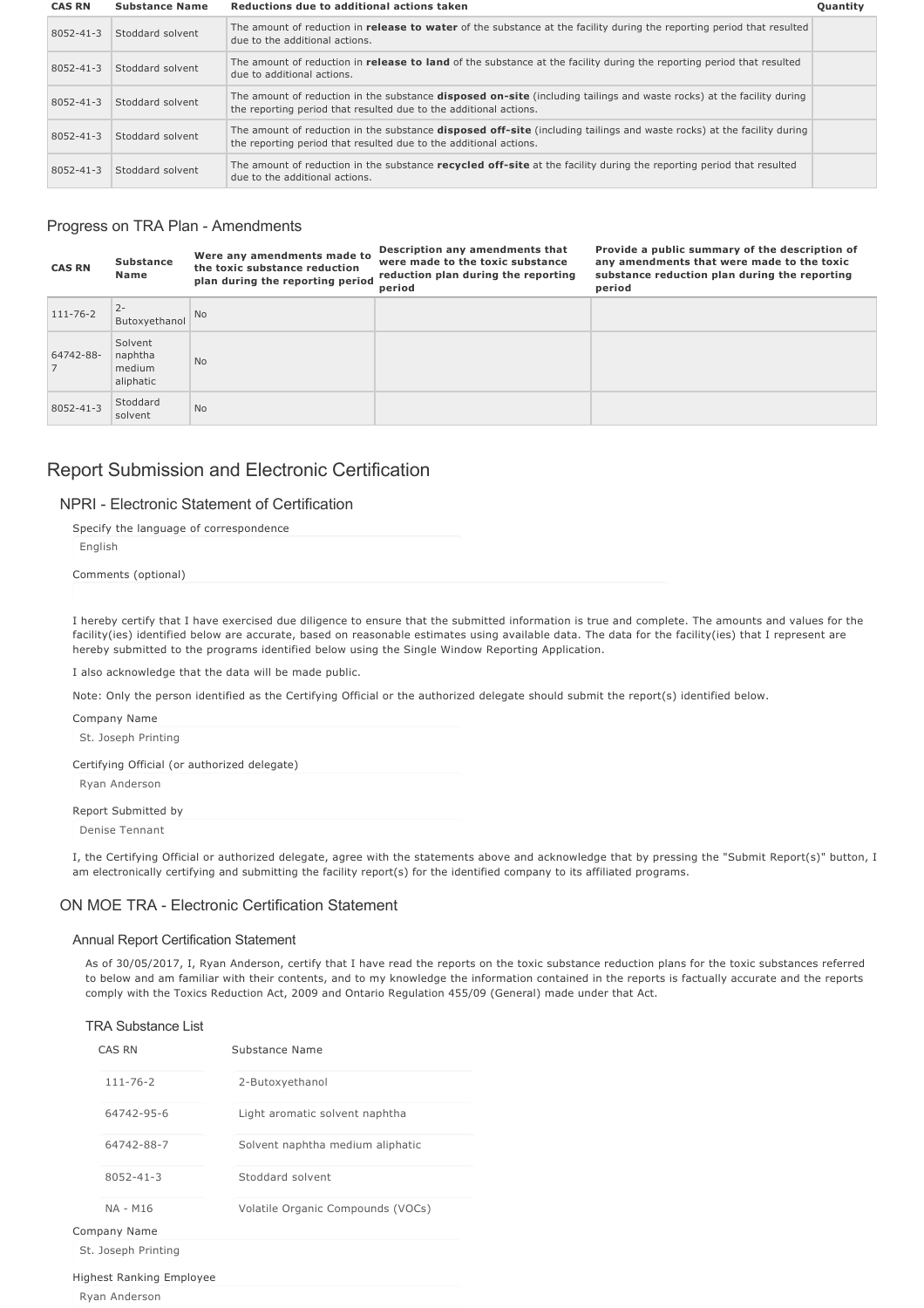Report Submitted by Denise Tennant

#### Website address

I, the highest ranking employee, agree with the certification statement(s) above and acknowledge that by checking the box I am electronically signing the statement(s). I also acknowledge that by pressing the 'Submit Report(s)' button I am submitting the facility record(s)/report(s) for the identified facility to the Director under the Toxics Reduction Act, 2009. I also acknowledge that the Toxics Reduction Act, 2009 and Ontario Regulation 455/09 provide the authority to the Director under the Act to make certain information as specified in subsection 27(5) of Ontario Regulation 455/09 available to the public.

#### Submitted Report

| Period | Submission Date | Facility Name                          | Province | City    | Programs         |
|--------|-----------------|----------------------------------------|----------|---------|------------------|
| 2016   | 30/05/2017      | ST. JOSEPH<br>PRINTING -<br>Buidling A | Ontario  | Concord | NPRI, ON MOE TRA |

Note: If there is a change in the contact information for the facility, a change in the owner or operator of the facility, if operations at the facility are terminated, or if information submitted for any previous year was mistaken or inaccurate, please update this information through SWIM or by contacting the National Pollutant Release Inventory directly.

|                                     |               |                       |                   |                |                       | Version: 3.11.4 |  |
|-------------------------------------|---------------|-----------------------|-------------------|----------------|-----------------------|-----------------|--|
|                                     |               |                       | .,                |                |                       |                 |  |
| Terms and Conditions   Transparency |               |                       |                   |                |                       |                 |  |
| About us                            | <b>News</b>   |                       | <b>Contact us</b> |                | <b>Stay connected</b> |                 |  |
|                                     |               |                       |                   |                |                       |                 |  |
| <b>HEALTH_</b>                      | <b>TRAVEL</b> | <b>SERVICE CANADA</b> | <b>JOBS</b>       | <b>ECONOMY</b> |                       | Canada as sal   |  |
| <b>Back</b>                         |               |                       |                   |                | Validate              | Save/Continue   |  |